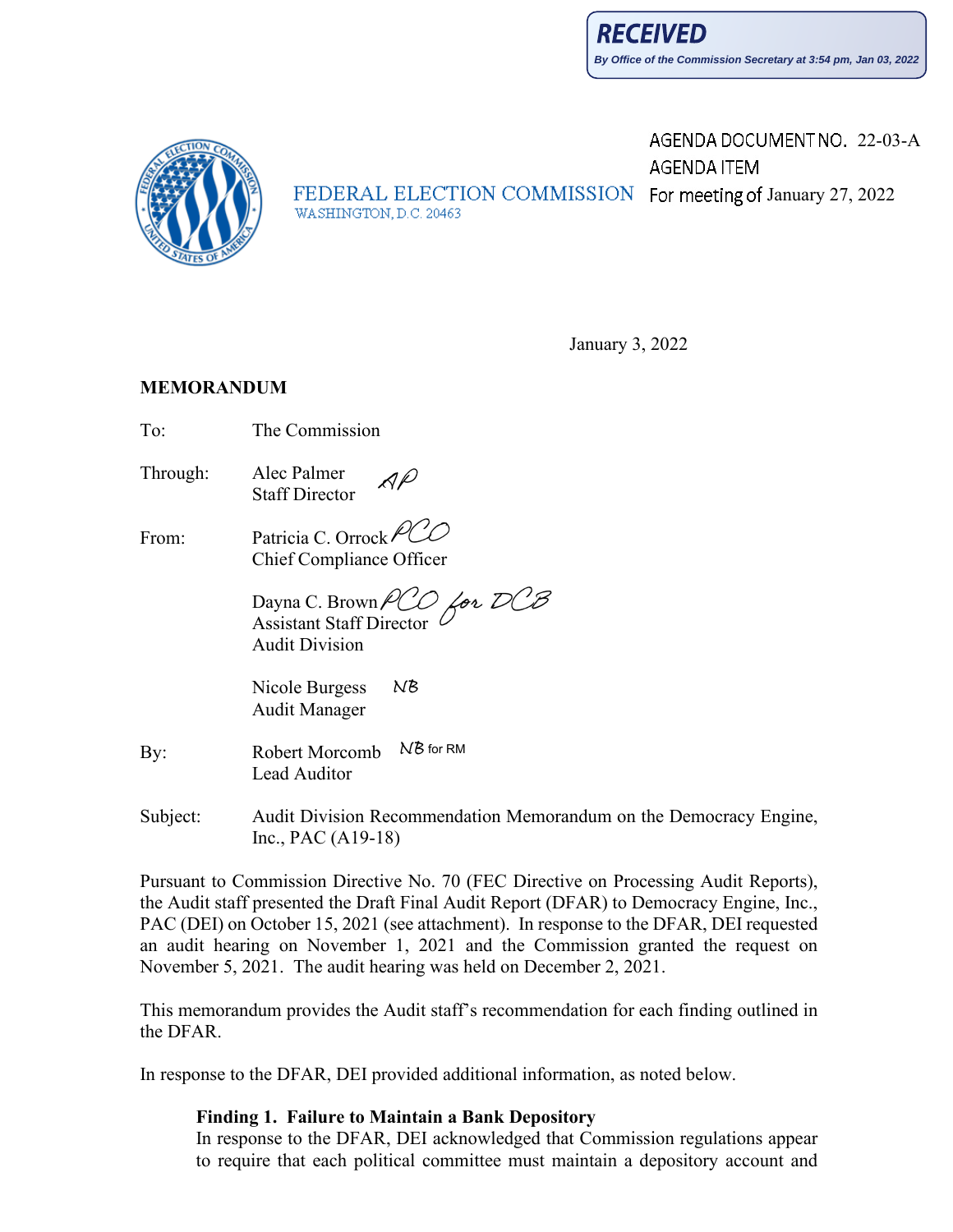asked that the Commission determine that the maintenance of an account without any funds by a committee which has no receipts or disbursements is unnecessary and impractical. DEI stated "it has been our experience that banks are less willing to allow their clients to maintain dormant or empty accounts and will force close the account after a period of inactivity." Further DEI stated "it makes no sense to require DEI to reopen an account until and unless it has funds to deposit or spend." DEI noted that it reopened an account in 2019 and has been depositing funds into and making expenditures from that account. With regard to its 2018 cycle activity, DEI indicated that it amended its reports to "properly reflect the activities as memo entries since none of the earmarked contributions passed through a bank account of DEI" and stated that, "[i]n hindsight, even this level of reporting may have been more than necessary since DEI never 'handled' any of the contributions and donors used a for-profit vendor to process and forward the contributions to the candidates."

The Audit staff does not agree with DEI's assessment of its reporting requirements, since the earmarked contributions were in fact deposited and processed through a bank account, albeit by Democracy Engine, LLC.'s (DELLC's) depository rather than a DEI depository. The original reporting of deposited earmarked contributions is a more accurate representation of DEI's financial activity.

During the audit hearing, the Treasurer stated that "through 2018, the PAC has never made a contribution to a candidate independently of an earmark and the only funds the PAC has had that were for its own use was an initial \$5,000 donation deposited into the Citibank account to cover a handful of operating expenses." The Treasurer further stated the funds were exhausted by 2012, and sometime after that the bank forcibly closed the account.

The Audit staff noted during the audit hearing that DEI received contributions during the audit period for potential nominees and, as such, the nominee funds should have been deposited into a DEI bank account and not a DELLC bank account. The Treasurer acknowledged that it was factually correct that DEI received limited contributions for nominee funds. In a response subsequent to the audit hearing, counsel for DEI detailed that DEI received nominee funds totaling approximately  $$377,000<sup>1</sup>$  $$377,000<sup>1</sup>$  $$377,000<sup>1</sup>$ . Because the DELLC account held the "nominee funds" that were reported on DEI's disclosure reports, the DELLC account served as the undesignated campaign depository of  $DEI<sup>2</sup>$  $DEI<sup>2</sup>$  $DEI<sup>2</sup>$  As such, the Audit staff recommends that the Commission find that DEI failed to maintain a bank depository for earmarked contributions and disbursements.

#### **Finding 2. Inaccurate Disclosure of Statement of Organization**

This matter was not addressed in DEI's response to the DFAR nor was it discussed during the audit hearing.

The Audit staff recommends that the Commission find that during the audit period, DEI inaccurately disclosed as its depository of record, a depository which was closed in 2012.

<span id="page-1-0"></span><sup>&</sup>lt;sup>1</sup> This amount could not be verified by the Audit staff, see Finding 3.

<span id="page-1-1"></span><sup>&</sup>lt;sup>2</sup> See the Office of General Counsel's LRA 1110 Democracy Engine, Inc., PAC ADRM Comments dated January 3, 2022.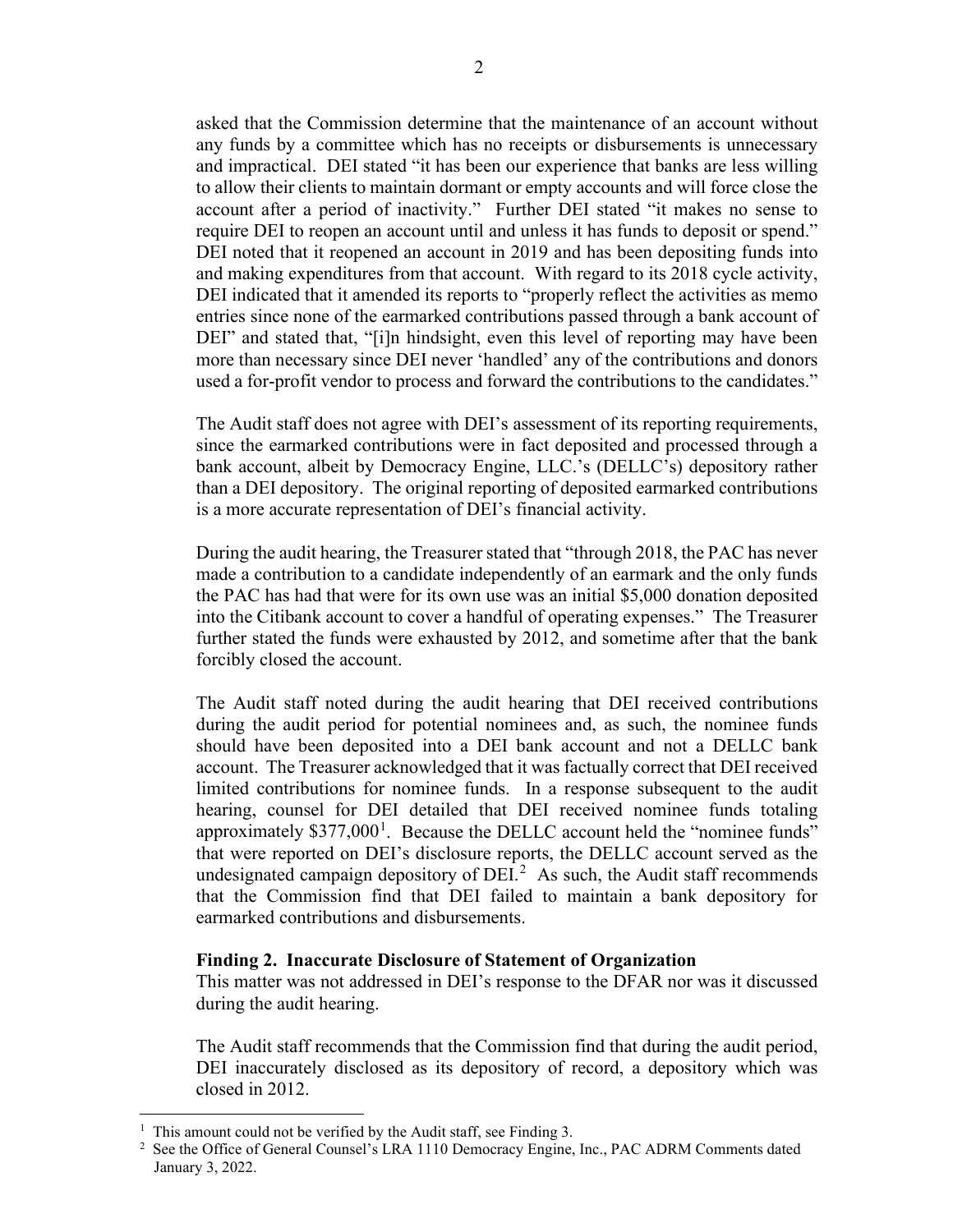**Finding 3. Failure to Maintain Records Sufficient to Verify Reported Activity** In response to the DFAR, DEI objected to the DFAR's assertion that it failed to maintain accounts sufficient to verify reported activity. Further, DEI stated DELLC has provided the Audit Division with substantial documentation to document the transactions that have been disclosed as conduit activity.

During the audit hearing, the Treasurer stated that DEI provided everything that was requested by the Audit staff, from detailed reports by DELLC of every donor transaction processed and disbursed, to DELLC bank account statements through which the donor funds flowed.

Although DEI provided DELLC documents, because DEI's financial activity was processed through DELLC's bank account, the funds were combined with DELLC's other activity, including that of other DELLC clients. As such, the Audit staff maintains that it is unable to verify the accuracy and completeness of DEI's reported receipts and disbursements. The Audit staff recommends that the Commission find that DEI failed to maintain records, including bank records, to provide sufficient detail that would allow its reports filed with the Commission to be reconciled and verified for accuracy and completeness.

The Office of General Counsel has reviewed this memorandum and concurs with the recommendations.

If this memorandum is approved, the Proposed Final Audit Report will be prepared and circulated within 30 days of the Commission's approval.

**If this Audit Division Recommendation Memorandum is not approved on a tally vote, Directive No. 70 states that the matter will be placed on the next regularly scheduled open session agenda.**

Documents related to this audit report can be viewed in the Voting Ballot Matters folder. Should you have any questions, please contact Robert Morcomb or Nicole Burgess at 694- 1200.

Attachments:

- Draft Final Audit Report of the Audit Division on the Democracy Engine, Inc., PAC
- LRA 1110 Democracy Engine, Inc., PAC ADRM Comments dated January 3, 2022

cc: Office of General Counsel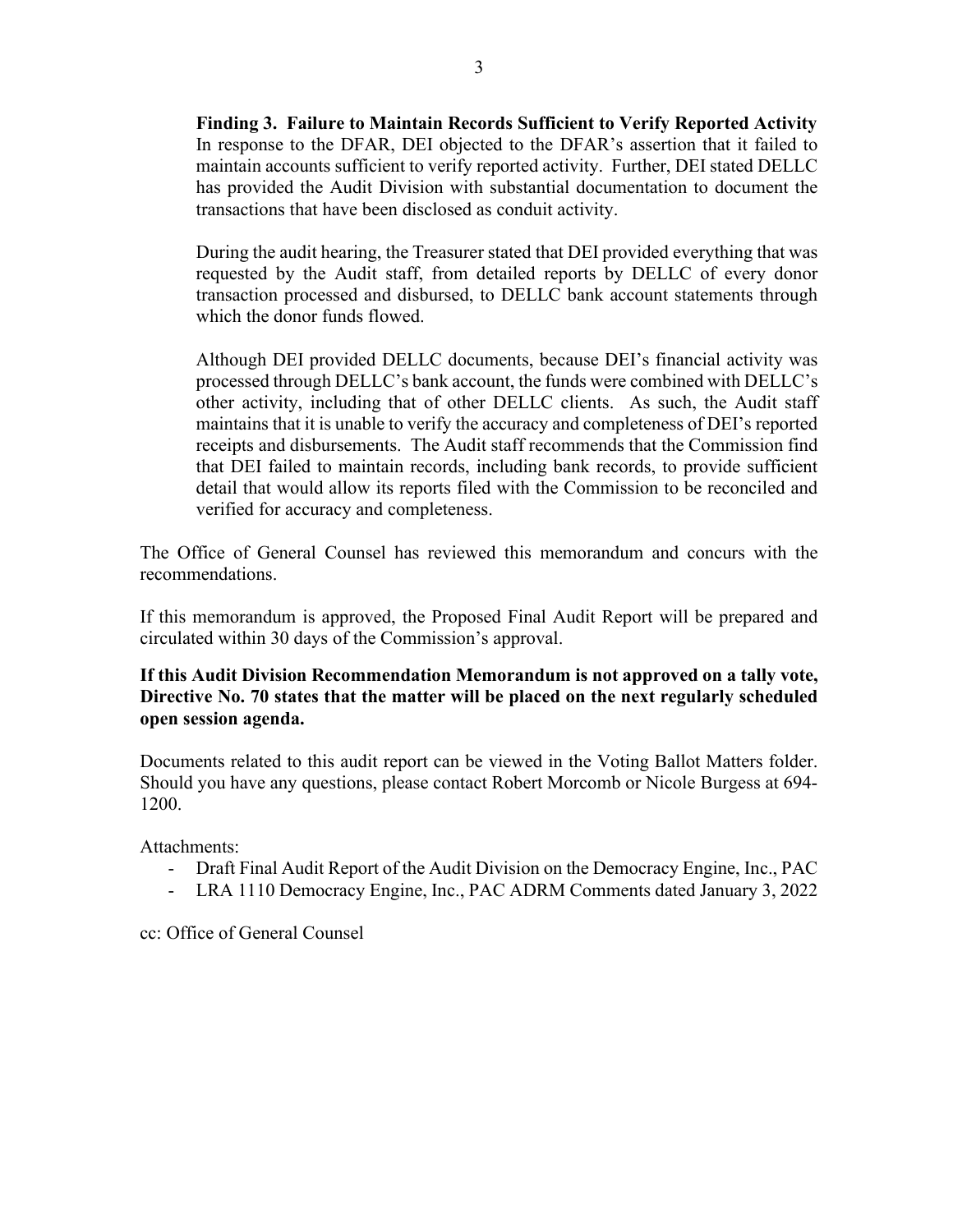

## **Why the Audit Was Done**

Federal law permits the Commission to conduct audits and field investigations of any political committee that is required to file reports under the Federal Election Campaign Act (the Act). The Commission generally conducts such audits when a committee appears not to have met the threshold requirements for substantial compliance with the  $Act.$ <sup>[1](#page-3-0)</sup> The audit determines whether the committee complied with the limitations, prohibitions and disclosure requirements of the Act.

# **Future Action**

The Commission may initiate an enforcement action, at a later time, with respect to any of the matters discussed in this report.

# **Draft Final Audit Report of the Audit Division on the Democracy Engine, Inc., PAC**

(January 1, 2017 - December 31, 2018)

# **About the Committee** (p. 2)

The Democracy Engine, Inc., PAC is a separate segregated fund corporation. It is a non-qualified committee and is headquartered in Washington, DC. For more information, see the chart on the Committee Organization, p. 2.

### **Financial Activity** (p. 2)

| <b>Receipts</b>                          |             |
|------------------------------------------|-------------|
| Contributions from Individuals           | \$5,922,872 |
| <b>Offsets to Operating</b><br>$\circ$   |             |
| Expenditures                             | 284,717     |
| <b>Total Receipts</b>                    | \$6,207,589 |
|                                          |             |
| <b>Disbursements</b><br>$\bullet$        |             |
| <b>Contributions to Federal</b>          |             |
| Candidates/Committees                    | \$5,921,334 |
| <b>Operating Expenditures</b><br>$\circ$ | 284,717     |
| <b>Total Disbursements</b>               | \$6,206,051 |

## **Findings and Recommendations** (p. 3)

- Failure to Maintain a Bank Depository (Finding 1)
- Inaccurate Disclosure of Statement of Organization (Finding 2)
- Failure to Maintain Records Sufficient to Verify Reported Activity (Finding 3)

<span id="page-3-0"></span> $1\,$  52 U.S.C. §30111(b).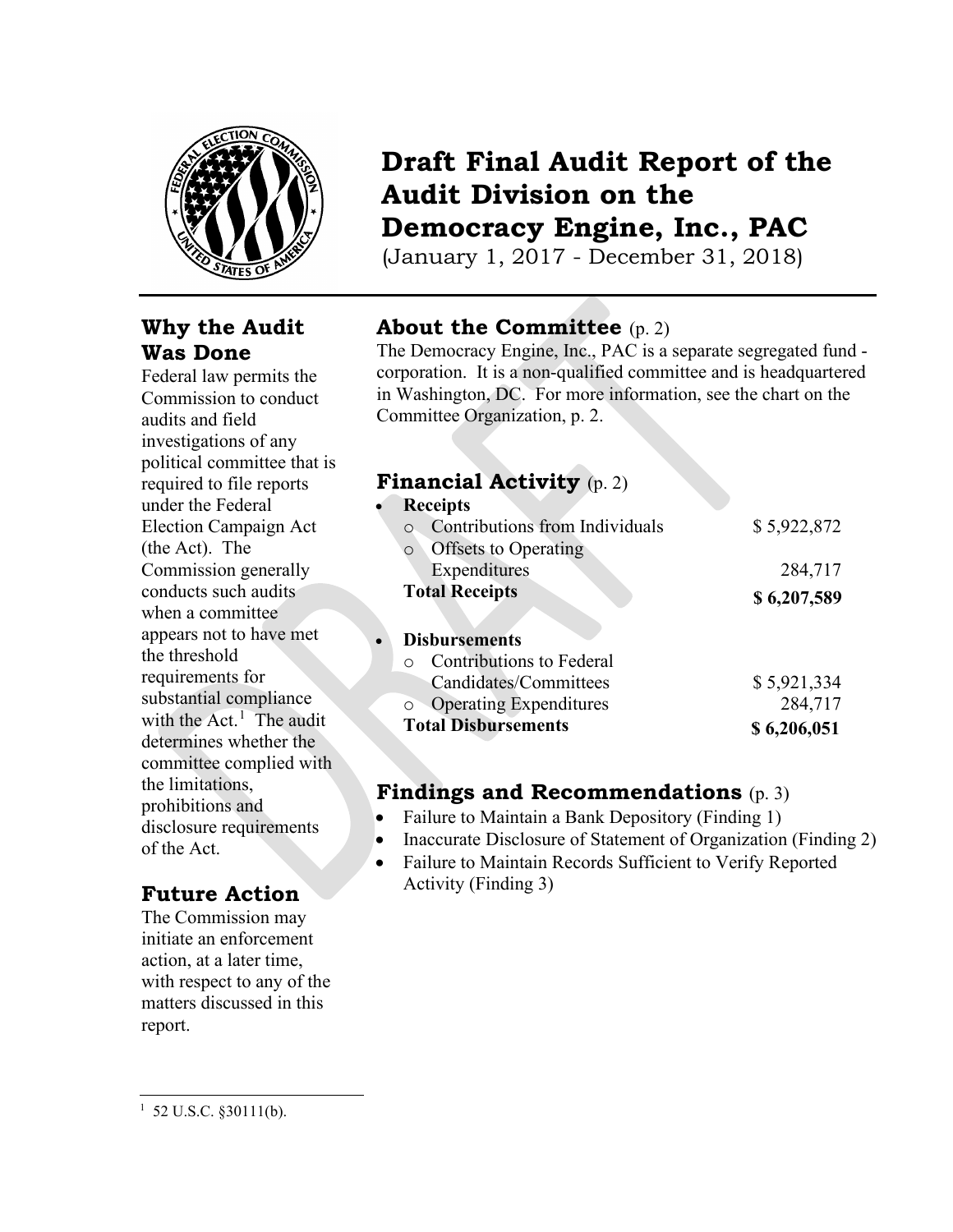

# **Draft Final Audit Report of the Audit Division on the Democracy Engine, Inc., PAC**

(January 1, 2017 - December 31, 2018)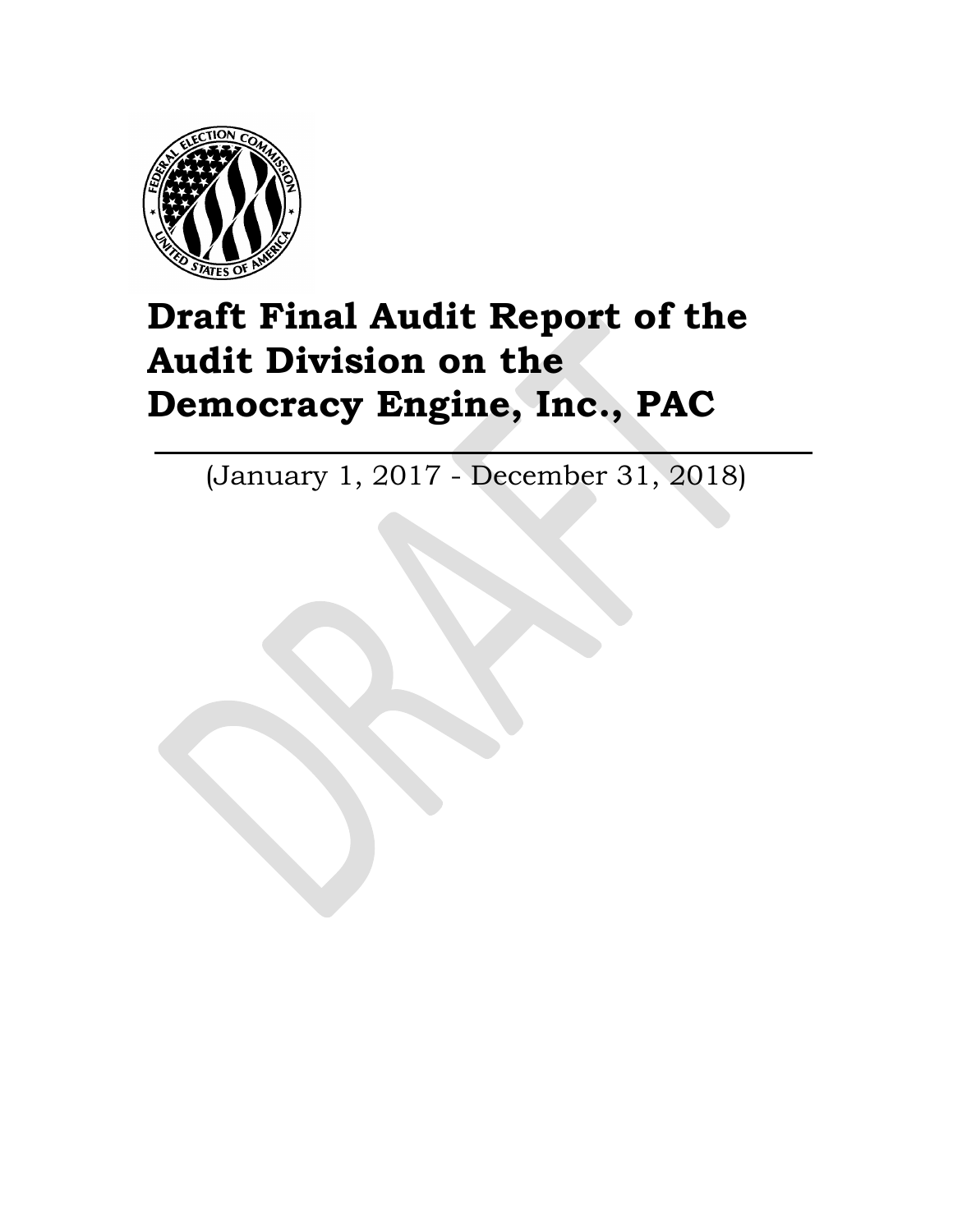# **Table of Contents**

| Part I. Background<br><b>Authority for Audit</b>                              |   |
|-------------------------------------------------------------------------------|---|
| Scope of Audit                                                                |   |
| Limitations                                                                   |   |
| Part II. Overview of Committee                                                |   |
| Committee Organization                                                        | 2 |
| Overview of Financial Activity                                                | 2 |
| Part III. Summaries                                                           |   |
| Findings and Recommendations                                                  | 3 |
| Part IV. Findings and Recommendations                                         |   |
| Finding 1. Failure to Maintain a Bank Depository                              | 5 |
| Finding 2. Inaccurate Disclosure of Statement of Organization                 | 8 |
| Finding 3. Failure to Maintain Records Sufficient to Verify Reported Activity | 9 |
|                                                                               |   |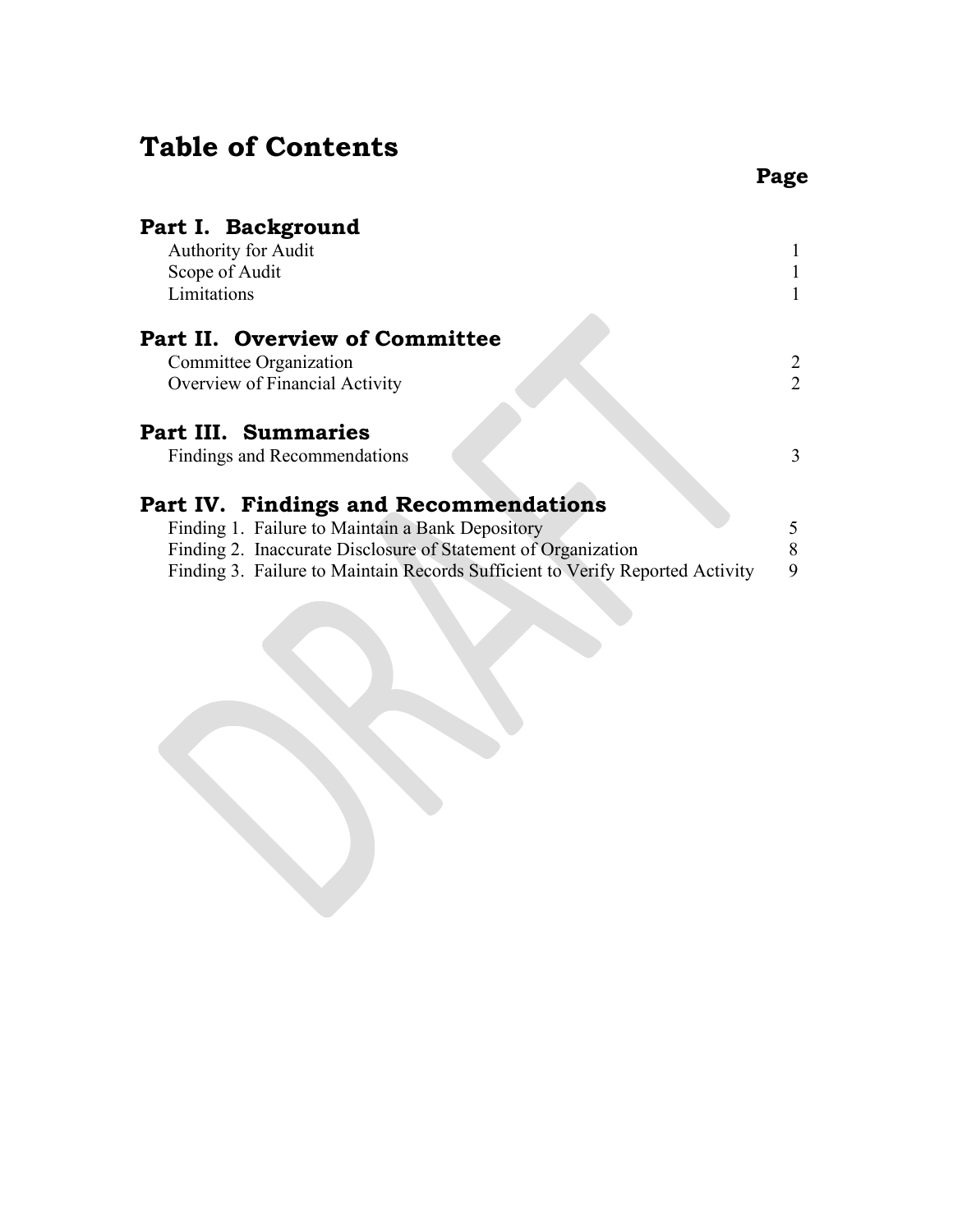# **Part I Background**

## **Authority for Audit**

This report is based on an audit of the Democracy Engine, Inc., PAC (DEI), undertaken by the Audit Division of the Federal Election Commission (the Commission) in accordance with the Federal Election Campaign Act of 1971, as amended (the Act). The Audit Division conducted the audit pursuant to 52 U.S.C. §30111(b), which permits the Commission to conduct audits and field investigations of any political committee that is required to file a report under 52 U.S.C. §30104. Prior to conducting any audit under this subsection, the Commission must perform an internal review of reports filed by selected committees to determine if the reports filed by a particular committee meet the threshold requirements for substantial compliance with the Act. 52 U.S.C. §30111(b).

# **Scope of Audit**

Following Commission-approved procedures, the Audit staff evaluated various risk factors and as a result, this audit examined:

- 1. the disclosure of individual contributors' occupation and name of employer;
- 2. the consistency between reported figures and bank records;
- 3. the completeness of records; and
- 4. other committee operations necessary to the review.

# **Limitations**

The Audit staff was not able to perform a reconciliation of DEI's bank records to its disclosure reports filed with the Commission because the DEI did not deposit funds nor make disbursements from a committee depository (see Finding 1 – Failure to Maintain a Bank Depository). Without bank records, the Audit staff was unable to verify the accuracy and completeness of the DEI disclosure reports filed during the audit period (see Finding 3 – Failure to Maintain Records Sufficient to Verify Reported Activity). In addition, because DEI filed amended reports of its financial activity during this election cycle, the Audit staff sought to perform an analysis of the original reports as compared to the bank records but was unable to do so.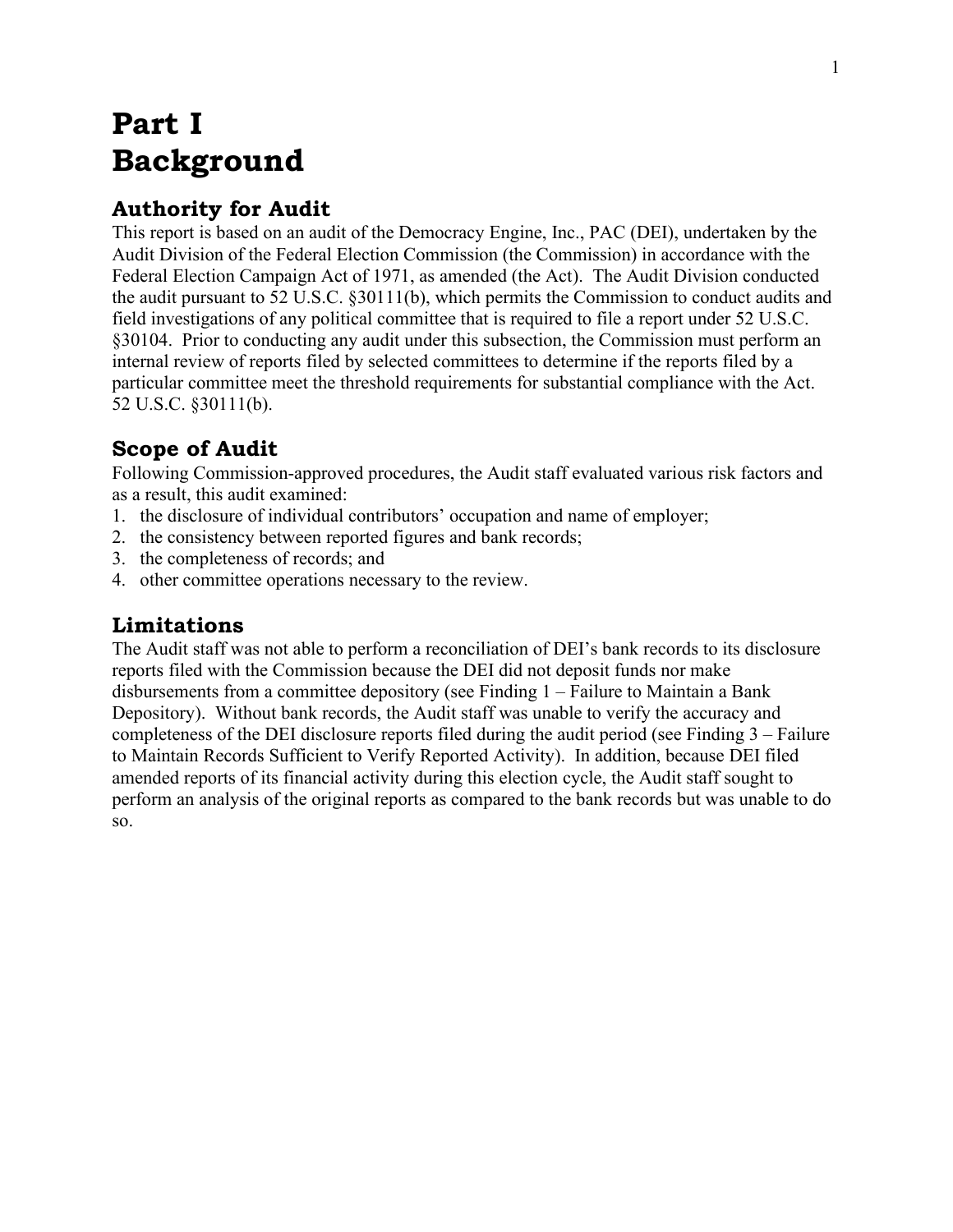# **Part II Overview of Committee**

# **Committee Organization**

| <b>Important Dates</b>                                |                                        |
|-------------------------------------------------------|----------------------------------------|
| Date of Registration                                  | October 13, 2009                       |
| <b>Audit Coverage</b>                                 | January 1, 2017 - December 31, 2018    |
| <b>Headquarters</b>                                   | Washington, DC                         |
| <b>Bank Information</b>                               |                                        |
| Bank Depositories <sup>2</sup><br>$\bullet$           | None                                   |
| Bank Accounts <sup>2</sup>                            | None                                   |
| <b>Treasurer</b>                                      |                                        |
| Treasurer When Audit Was Conducted                    | Jonathan Zucker                        |
| Treasurer During Period Covered by Audit<br>$\bullet$ | Jonathan Zucker (10/13/2009 - Present) |
|                                                       |                                        |
| <b>Management Information</b>                         |                                        |
| Attended FEC Campaign Finance Seminar                 | N <sub>o</sub>                         |
| Who Handled Accounting and<br>$\bullet$               | Treasurer                              |
| Recordkeeping Tasks                                   |                                        |

# **Overview of Financial Activity (Audited Amounts)[3](#page-7-0)**

| Cash on hand $\omega$ January 1, 2017    | \$276       |
|------------------------------------------|-------------|
| <b>Receipts</b>                          |             |
| Contributions from Individuals           | 5,922,872   |
| <b>Offsets to Operating Expenditures</b> | 284,717     |
| <b>Total Receipts</b>                    | \$6,207,589 |
| <b>Disbursements</b>                     |             |
| Contributions to Federal<br>$\bigcap$    |             |
| Candidates/Committees                    | 5,921,334   |
| <b>Operating Expenditures</b>            | 284,717     |
| <b>Total Disbursements</b>               | \$6,206,051 |
| Cash on hand @ December 31, 2018         | \$1,814     |

<span id="page-7-1"></span><sup>&</sup>lt;sup>2</sup> See Finding  $1 -$  Failure to Maintain a Bank Depository.

<span id="page-7-0"></span><sup>&</sup>lt;sup>3</sup> The amounts are as reported on DEI's disclosure reports. The Audit staff was not able to verify the accuracy and completeness of the amounts given DEI's lack of a bank depository and corresponding bank records. See Limitations in Part I and Finding 1 – Failure to Maintain a Bank Depository.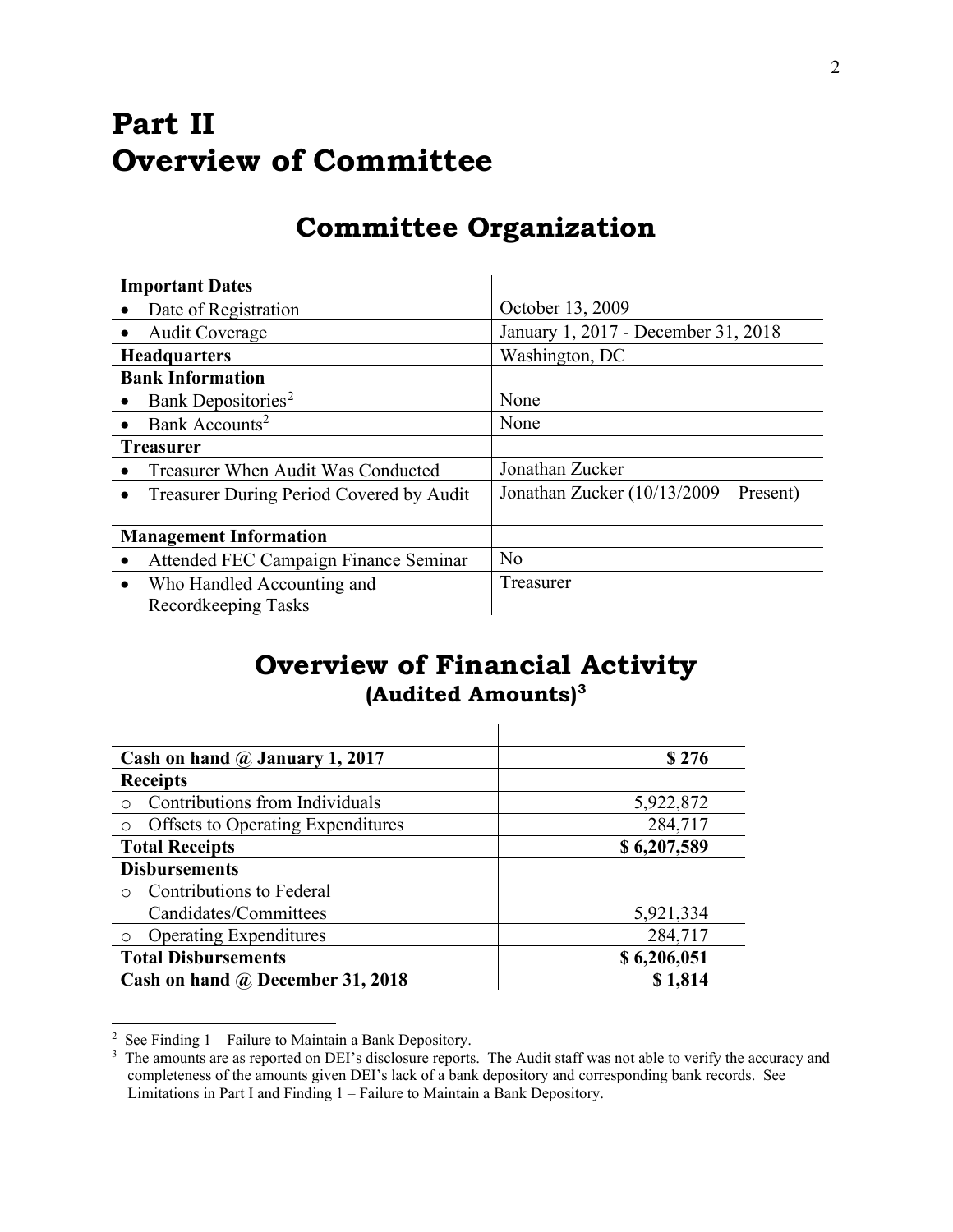# **Part III Summaries**

# **Findings and Recommendations**

### **Finding 1. Failure to Maintain a Bank Depository**

DEI failed to maintain a committee bank depository (depository). DEI also failed to deposit receipts received and disbursements made, as required by federal statute, using a committee-maintained depository. Instead, all DEI's receipts and disbursements were processed through the depository of Democracy Engine,  $LLC<sup>4</sup>$  $LLC<sup>4</sup>$  $LLC<sup>4</sup>$  (DELLC). DEI's activity was processed through DELLC's transfer account (Transfer Account) along with the activity of other DELLC clients, thus combining DEI's federal activity with the activity of other political and non-political entities.

During audit fieldwork, DEI provided bank statements showing that DEI established its own depository on September 18, 2019 and provided an April 2020 bank statement demonstrating that DEI now processed activity through this depository. In response to the Interim Audit Report recommendation, DEI stated that it was filing amendments to "correctly characterize [its] activity as non-depository bundled contributions for which [DEI] served as a conduit." DEI amended all its reports for the 2018 cycle to reflect all activities as "memo entries." The Audit staff maintains that DEI failed to maintain a bank depository for earmarked contributions and disbursements. (For more detail, see p. 5.)

### **Finding 2. Inaccurate Disclosure of Statement of Organization**

DEI disclosed a closed depository on its amended Statements of Organization during the audit period. DEI filed an amended Statement of Organization on September 19, 2019<sup>[5](#page-8-1)</sup>, disclosing Amalgamated Bank as its committee depository. In response to the Interim Audit Report recommendation, DEI acknowledged that it should have filed a "miscellaneous disclosure" with the Commission that its depository institution had forced closed its account due to inactivity. However, DEI believed that no additional information was required until a new depository account was established in September 2019, at which time it filed an amendment to its Statement of Organization. (For more detail, see p. 8.)

## **Finding 3. Failure to Maintain Records Sufficient to Verify Reported Activity**

DEI failed to maintain sufficient records, specifically bank records (see Finding 1 - Failure to Maintain a Bank Depository), to provide sufficient detail that would allow its

<span id="page-8-0"></span><sup>4</sup> Democracy Engine, LLC (DELLC) is the sole stockholder of Democracy Engine, Inc. Democracy Engine, Inc. PAC (DEI), the subject of this audit report, discloses Democracy Engine, Inc. as a connected organization on its Statement of Organization.

<span id="page-8-1"></span><sup>&</sup>lt;sup>5</sup> DEI filed this amended Statement of Organization prior to the October 2, 2019 audit notification.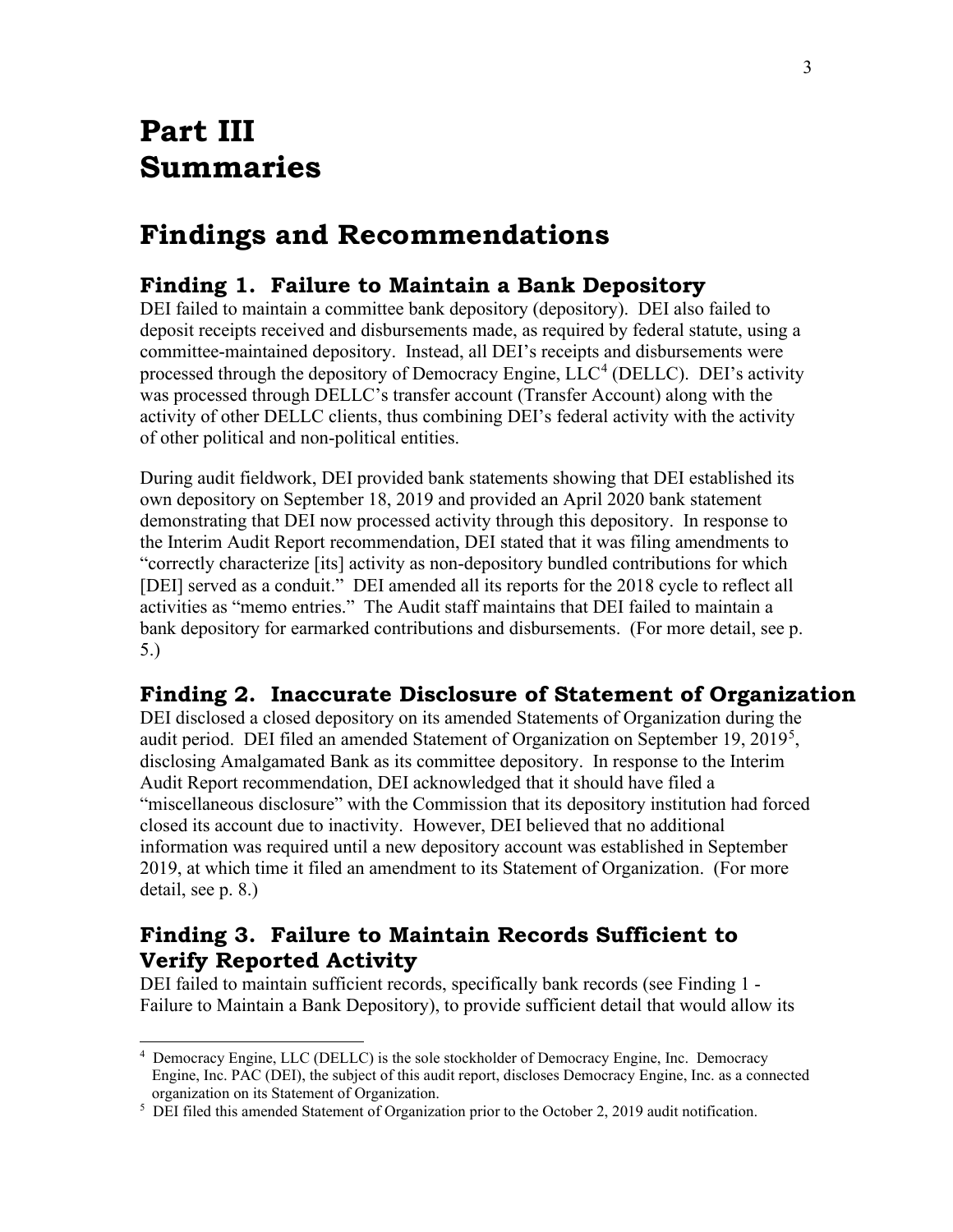reports filed with the Commission to be reconciled and verified for accuracy and completeness. As a part of standard audit procedures, total reported receipts and disbursements, as well as reported cash balances, are verified through a review of bank records. However, since DEI did not maintain its own depository and its activity was processed with other DELLC clients, reported receipts totaling \$6,207,589 and reported disbursements totaling \$6,206,051, could not be verified for accuracy and completeness. In response to the Interim Audit Report recommendation, DEI stated that "it objects to this finding and characterization that it failed to maintain sufficient records to verify reported activity." By filing the amendments described in Finding 1, DEI believes that this finding is "moot and that sufficient records have been provided by DELLC to verify the conduit activity." (For more detail, see p. 9.)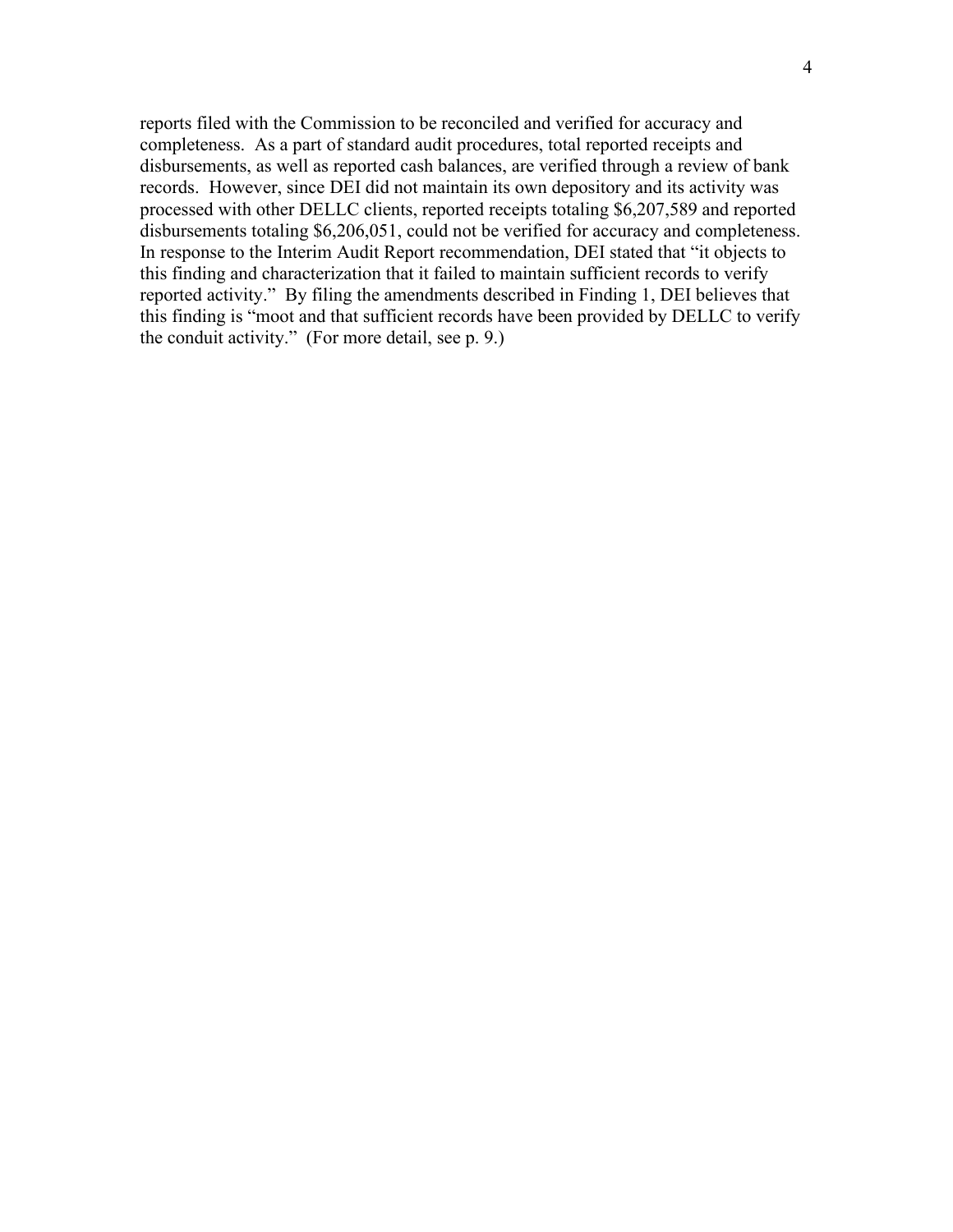# **Part IV Findings and Recommendations**

## <span id="page-10-0"></span>**Finding 1. Failure to Maintain a Bank Depository**

#### **Summary**

DEI failed to maintain a committee bank depository (depository). DEI also failed to deposit receipts received and disbursements made, as required by federal statute, using a committee-maintained depository. Instead, all DEI's receipts and disbursements were processed through the depository of Democracy Engine,  $LLC<sup>6</sup>$  $LLC<sup>6</sup>$  $LLC<sup>6</sup>$  (DELLC). DEI's activity was processed through DELLC's transfer account (Transfer Account) along with the activity of other DELLC clients, thus combining DEI's federal activity with the activity of other political and non-political entities.

During audit fieldwork, DEI provided bank statements showing that DEI established its own depository on September 18, 2019 and provided an April 2020 bank statement demonstrating that DEI now processed activity through this depository. In response to the Interim Audit Report recommendation, DEI stated that it was filing amendments to "correctly characterize [its] activity as non-depository bundled contributions for which [DEI] served as a conduit." DEI amended all its reports for the 2018 cycle to reflect all activities as "memo entries." The Audit staff maintains that DEI failed to maintain a bank depository for earmarked contributions and disbursements.

#### **Legal Standard**

**A. Depositories.** Each political committee shall designate one or more state banks, federally chartered depository institutions (including a national bank), or depository institutions, the deposits or accounts of which are insured by the Federal Deposit Insurance Corporation, Federal Savings and Loan Insurance Corporation, or the National Credit Union Administration, as its campaign depository or depositories. Each political committee shall maintain at least one checking account or transaction account at one of its depositories. 52 U.S.C. §30102(h)(1) and 11 CFR §103.2.

**B. Deposit of Receipts and Disbursements.** All receipts by a political committee shall be deposited in account(s) established pursuant to 11 CFR  $\S 103.2$ , except that any contribution may be, within 10 days of the treasurer's receipt, returned to the contributor without being deposited. The treasurer of the committee shall be responsible for making such deposits. All deposits shall be made within 10 days of the treasurer's receipt. A committee shall make all disbursements by check or similar drafts drawn on an account at its designated campaign depository, except for expenditures of \$100 or less made from a petty cash fund maintained pursuant to 11 CFR §102.11. Funds may be transferred from the depository for investment purposes but shall be returned to the depository before such funds are used to make expenditures. 11 CFR §103.3(a).

<span id="page-10-1"></span><sup>6</sup> Democracy Engine, LLC (DELLC) is the sole stockholder of Democracy Engine, Inc. Democracy Engine, Inc. PAC (DEI), the subject of this audit report, discloses Democracy Engine, Inc. as a connected organization on its Statement of Organization.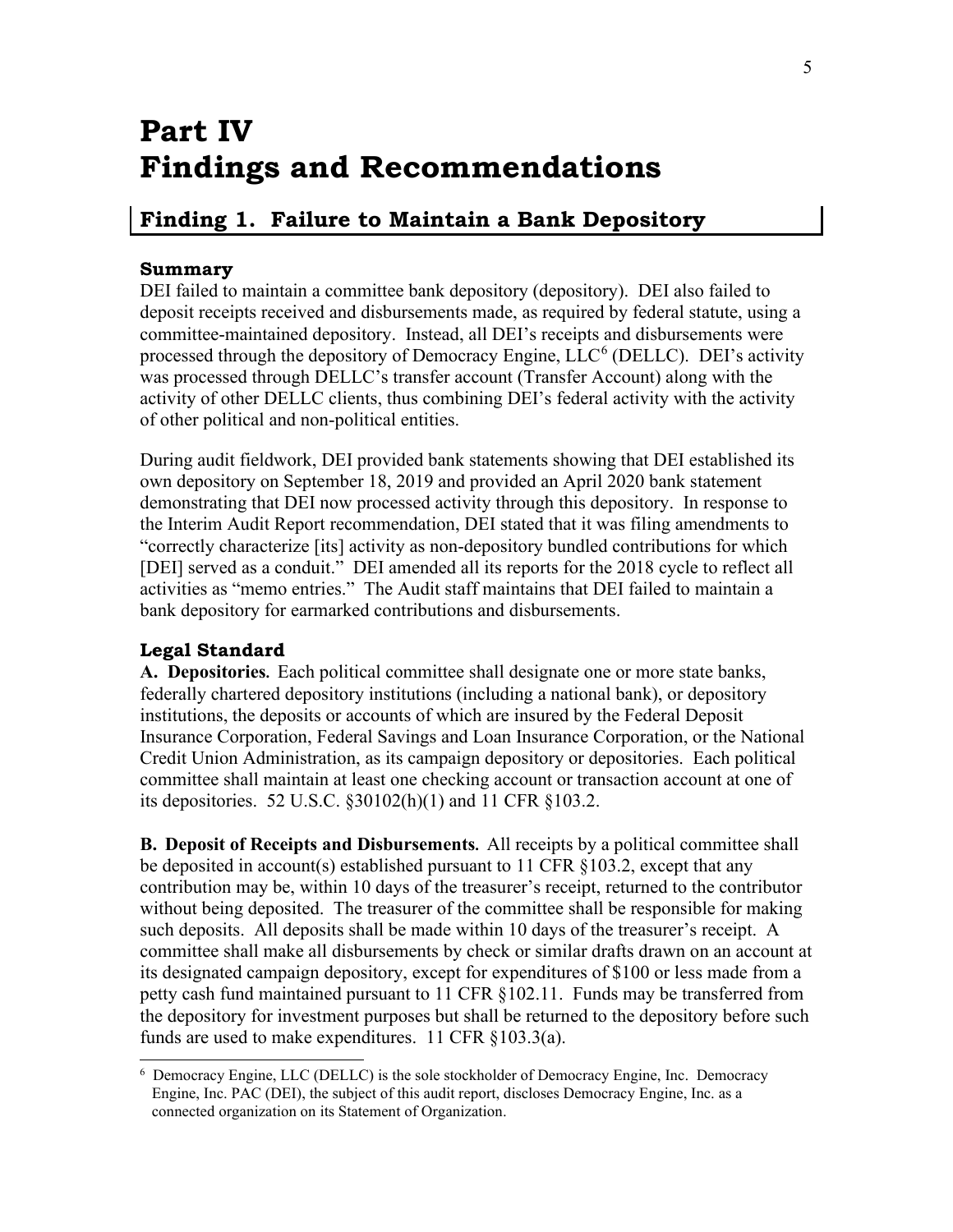#### **Facts and Analysis**

#### **A. Facts**

During audit fieldwork, the Audit staff learned that DEI did not maintain its own bank depository (see Limitations, p.1.), as the Citi[bank] account, disclosed as the depository of record on Statements of Organization filed between October 13, 2009 and September 18, 2019, was closed in January 2012<sup>[7](#page-11-0)</sup>. DEI's financial activity was instead processed through the depository (the Transfer Account) of Democracy Engine, LLC (DELLC). DELLC is a for-profit limited liability company whose principal business is the processing and distribution of web-based donations to charities, non-profits and political committees, including candidate committees at the local, state and federal level. DELLC's Transfer Account processed DEI's activity, as well as the activity of its other clients, thus combining DEI's federal activity with the activity of other political and non-political entities.

During audit fieldwork, DEI's representative indicated, in a notarized affidavit, that "effective on or around March 1, 2020, earmarked donations to [DEI] will be processed by DELLC via a [DEI] owned merchant account and deposited to a [DEI] owned bank account (the Amalgamated Bank account on [DEI's] current Form 1); distributions will be made from the [DEI] owned account in the form of checks and ACH transfers. DELLC will still serve as a vendor to the PAC, but the funds will now be segregated from other DELLC donation volume." DEI's representative submitted an April 2020 bank statement demonstrating that effective that month, DEI processed its activity through this bank account.

#### **B. Interim Audit Report & Audit Division Recommendation**

The Audit staff discussed the lack of a committee depository with DEI's representative during the exit conference.

In response to the exit conference, DEI representatives submitted a response indicating that it had no expenditures other than those directly related to earmarked contributions after January 2012. DEI representatives stated that 11 CFR §100.6 does not require that earmarked contributions, for which a committee serves as a conduit or intermediary, pass through the committee's depository account. As such, the contributions were processed and distributed by DELLC in accordance with the services agreement between DELLC and DEI. The representatives also noted it was their understanding that it was common practice for political committees, without financial activity, but which remain active and file reports with the Commission, not to maintain a depository account with a zero balance given the practice of financial institutions to assess fees even on zero balance accounts. Further, if it intended to receive any contributions or make any expenditures that required a depository account, it would have immediately reopened its account at Citibank or opened a new account and amended its Statement of Organization as it did in September 2019 in anticipation of expenditures for merchant account fees from a new merchant processor. DEI representatives noted that the Amalgamated Bank account was opened prior to any notice of the audit.

<span id="page-11-0"></span> $7$  As noted on a bank statement provided to Audit Staff by DEI representatives, this account was closed in January 2012.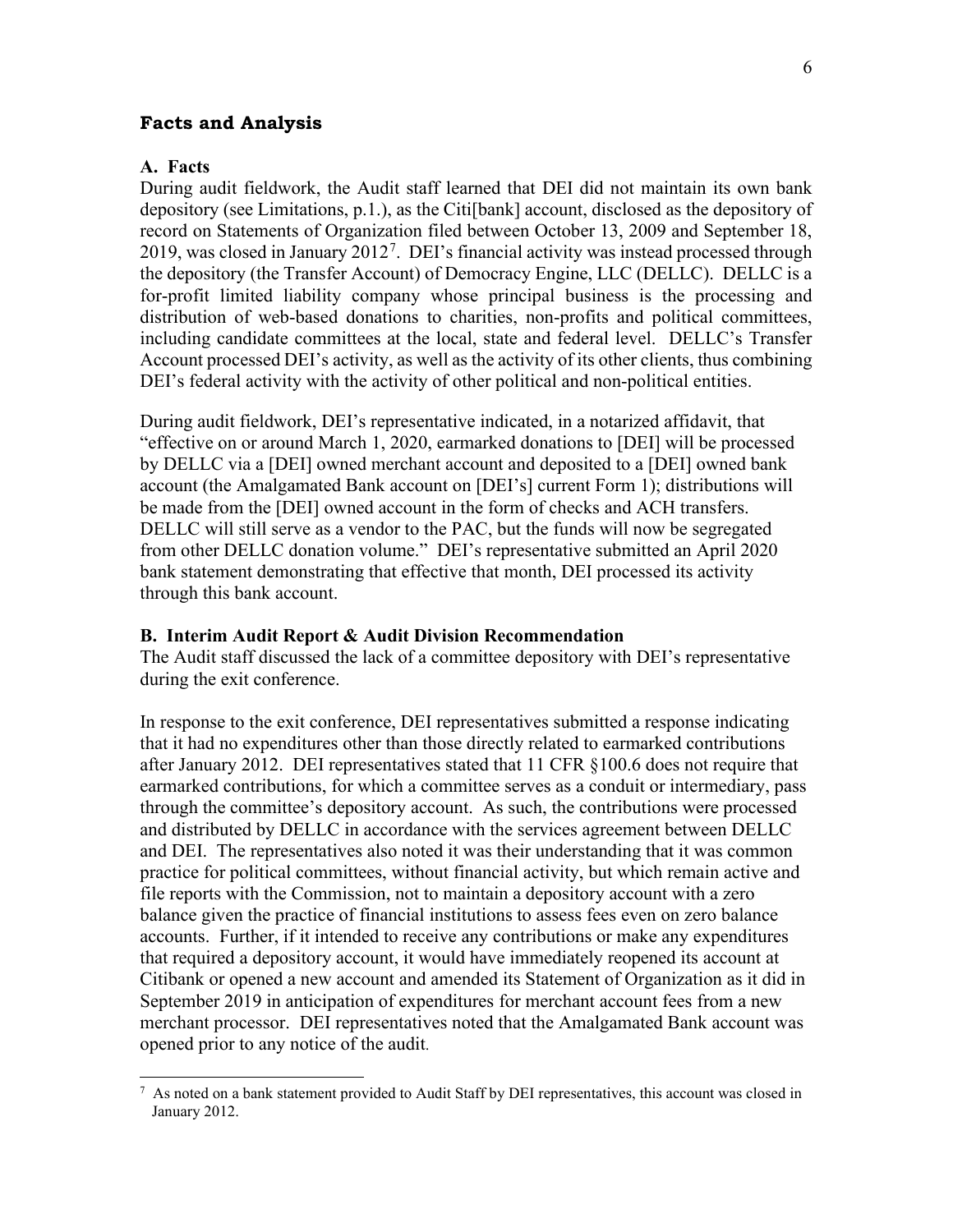Although DEI cited 11 CFR §100.6, which pertains to connected organizations, the Audit staff noted that Democracy Engine, Inc. is DEI's connected organization, as disclosed on each Statement of Organization DEI has filed, whereas DEI itself is a political committee, registered with the Commission since October 2009. The statute and regulations for political committees require the use of a campaign depository as cited above. The Audit staff further noted that DEI's disclosure reports filed during the audit period disclosed earmarked contributions on Schedules A (*Itemized Receipts*) and B (*Itemized Disbursements*) as though the contributions passed through its depository. DEI did not report the earmarked contributions as memo entries per 11 CFR  $\S$  110.6(c)(1)(iv).

The Interim Audit Report recommended that DEI provide any additional comments it deemed necessary with respect to this matter.

#### **C. Committee Response to Interim Audit Report**

In response to the Interim Audit Report recommendation, DEI stated, "although the Commission's regulations at 11 C.F.R. § 103.2 appear to "require" the maintenance of a campaign depository, such requirement should not be placed upon a dormant committee that has no receipts or disbursements and no cash on hand. DEI further stated that, since none of its conduit activities passed through a committee depository account, DEI should have disclosed all such activities during the 2018 election cycle as memo entries in accordance with 11 CFR  $\S$  110.6(c)(1)(v). DEI amended all its disclosure reports for the 2018 cycle to reflect all its activity as "memo entries" with \$0 in receipt or disbursement activity.

The Interim Audit Report did not recommend that DEI amend its reports; however, DEI indicated that it did so to correctly characterize its activity as "non-depository bundled contributions for which DEI served as conduit." DEI amended its reports to change its entries from deposited earmarked contributions to undeposited earmarked contributions (memo entries).

Commission regulations require that conduits must comply with special reporting rules, which vary depending on whether the contribution was deposited in the conduit's bank account or was passed on directly to the recipient committee. In accordance with 11 CFR  $§ 110.6(c)(1)(v)$ , if the committee deposits the earmarked contribution, the committee reports the earmarked contributions on Schedules A (*Itemized Receipts*) and B (*Itemized Disbursements*). If the committee forwards the contribution without depositing it first, the committee must itemize the same information in memo entries on Schedules A and B. In the case of DEI, the earmarked contributions were not merely forwarded to recipient committees, but were first deposited, not in a DEI depository as required by 11 CFR §103.2, but instead in the DELLC depository. This was done, as noted by DEI in its notarized affidavit, in accordance with its service agreement. In addition, DEI's response to the Interim Audit Report, stated that, "All funds received and disbursed in connection with this conduit activity was done through credit card processing and DEI utilized a third-party vendor, [DELLC], to process the credit card contributions to each benefiting committee that received contributions in connection with its conduit fundraising activities"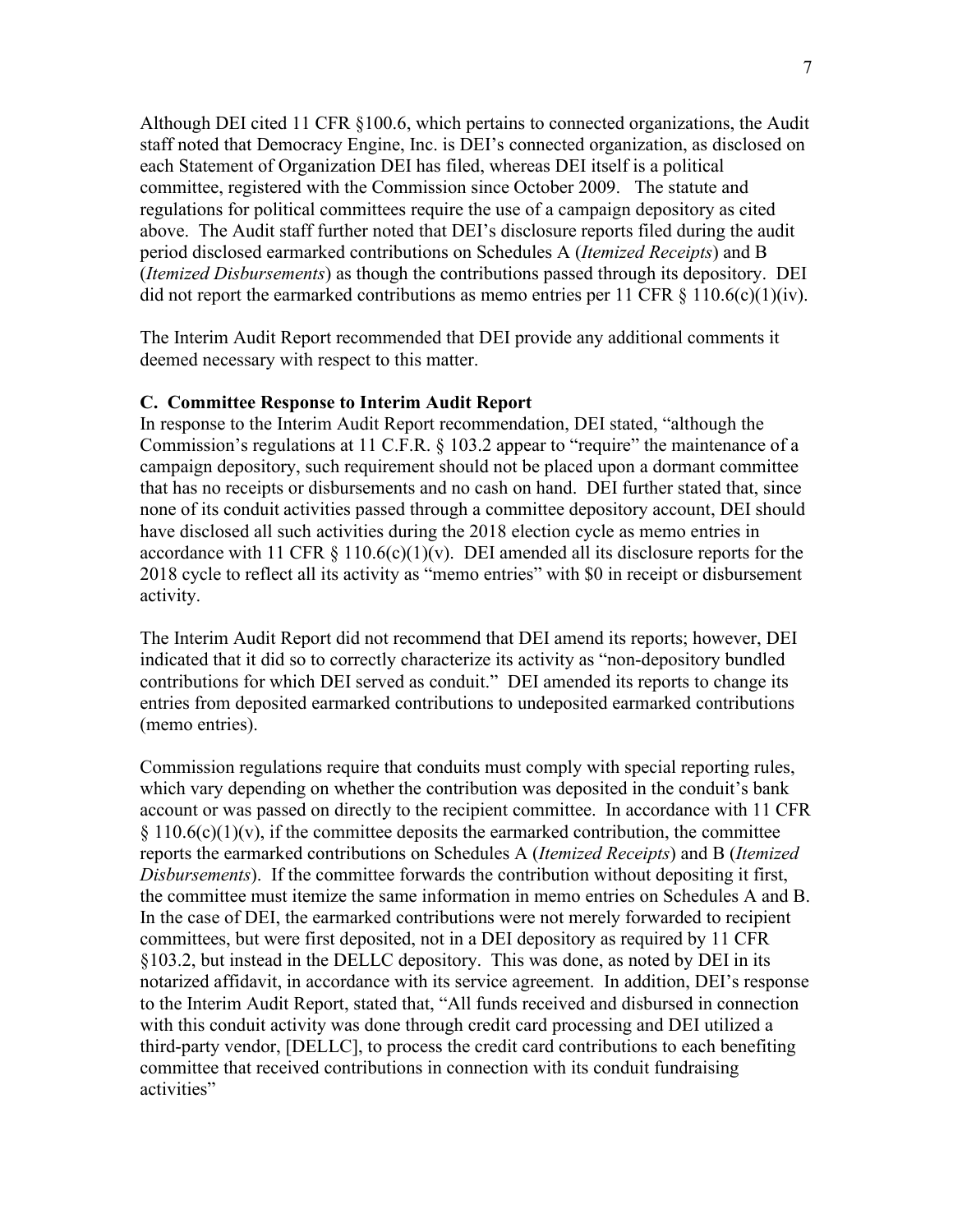The Audit staff does not agree with DEI's assessment of its reporting requirements. The original reporting of the earmarked contributions as *deposited* earmarked contributions was a more accurate representation of DEI's financial activity. As currently disclosed on the amended reports filed in response to the Interim Audit Report, it appears that the earmarked contributions were not deposited and processed by a depository, when in fact they were, albeit by DELLC's depository rather than a DEI depository. The Audit staff maintains that DEI failed to maintain a bank depository for earmarked contributions and disbursements. DEI is a separate segregated fund, and therefore a political committee under the Act and is required to maintain at least one campaign depository and deposit all receipts and issue disbursements through such account, including earmarked contributions received in DEI's capacity as an intermediary or conduit, as required by the Act and Commission regulations. 52 U.S.C. § 30102(h)(1); 11 C.F.R. §§103.2 and 103.3.

## <span id="page-13-0"></span>**Finding 2. Inaccurate Disclosure of Statement of Organization**

#### **Summary**

DEI disclosed a closed depository on its amended Statements of Organization during the audit period. DEI filed an amended Statement of Organization on September 19, 2019<sup>[8](#page-13-1)</sup>, disclosing Amalgamated Bank as its committee depository. In response to the Interim Audit Report recommendation, DEI acknowledged that it should have filed a "miscellaneous disclosure" with the Commission that its depository institution had forced closed its account due to inactivity. However, DEI believed that no additional information was required until a new depository account was established in September 2019, at which time it filed an amendment to its Statement of Organization.

#### **Legal Standard**

**A. Registration.** A separate segregated fund must file a Statement of Organization no later than 10 days after establishment. 52 U.S.C. §30103(a).

**B. Contents.** The Statement of Organization shall include a listing of all banks, safety deposit boxes, or other depositories used by the committee. 52 U.S.C. §30103(b)(6).

#### **Facts and Analysis**

#### **A. Facts**

DEI disclosed a closed depository on its Statements of Organization. DEI filed its original Statement of Organization with the Commission in October 2009, disclosing its depository as Citi[bank]. As previously noted in Finding 1 above, the Citibank depository was closed in January 2012.

<span id="page-13-1"></span><sup>&</sup>lt;sup>8</sup> DEI filed this amended Statement of Organization prior to the October 2, 2019 audit notification.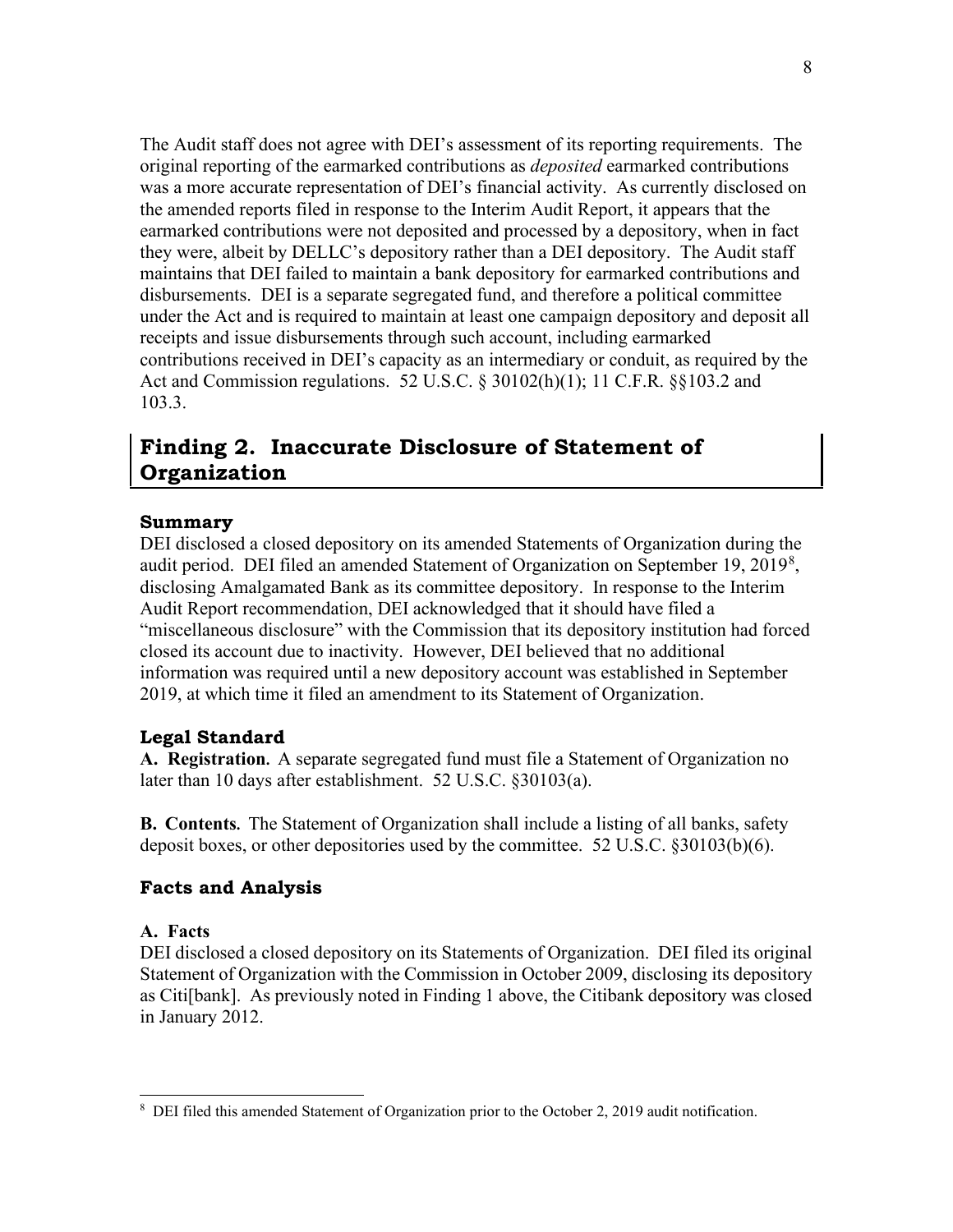From February 2012 through September 18, 2019, DEI continued to disclose Citibank as its depository<sup>[9](#page-14-1)</sup>. DEI filed an amended Statement of Organization on September 19, 2019, to report Amalgamated Bank as its committee depository. Amalgamated Bank is also the depository used by DELLC.

#### **B. Interim Audit Report & Audit Division Recommendation**

The Audit staff discussed this matter with DEI's representative during the exit conference.

In response to the exit conference, DEI representatives submitted a response stating that as of January 2012, its depository account had a zero balance and while it had no specific recollection of requesting that the account be closed, noted that it may have made such a request after being informed that Citibank would continue to assess fees on the account. DEI representatives stated it was their understanding that it was common practice for political committees without financial activity, but which remain active and file reports with the Commission, not to maintain a depository account with a zero balance given the practice of financial institutions to assess fees, even on zero balance accounts. As noted above, 52 U.S.C. §30103(b)(6) requires that committees disclose all bank accounts, safety deposit boxes, or other depositories used. The Audit staff noted that from February 2012 through September 18, 2019, including two amended Statements of Organization filed during the 2017-2018 election-cycle, DEI incorrectly disclosed Citibank as the depository it was using, although this depository was closed in January 2012.

The Interim Audit Report recommended that DEI provide any additional comments it deemed necessary with respect to this matter.

#### **C. Committee Response to Interim Audit Report**

In response to the Interim Audit Report recommendation, DEI acknowledged that it should have filed a "miscellaneous disclosure" to notify the Commission that its depository institution had forced closed its account due to inactivity. Further, DEI stated it believed that no additional information was required until a new depository account was established in [September] 2019, at which time it filed an amendment to its Statement of Organization.

## <span id="page-14-0"></span>**Finding 3. Failure to Maintain Records Sufficient to Verify Reported Activity**

#### **Summary**

DEI failed to maintain sufficient records, specifically bank records (see Finding 1 - Failure to Maintain a Bank Depository), to provide sufficient detail that would allow its reports filed with the Commission to be reconciled and verified for accuracy and completeness. As a part of standard audit procedures, total reported receipts and disbursements, as well as reported cash balances, are verified through a review of bank records. However, since

<span id="page-14-1"></span><sup>&</sup>lt;sup>9</sup> DEI filed two amended Statements of Organization during the audit period with the incorrect disclosure.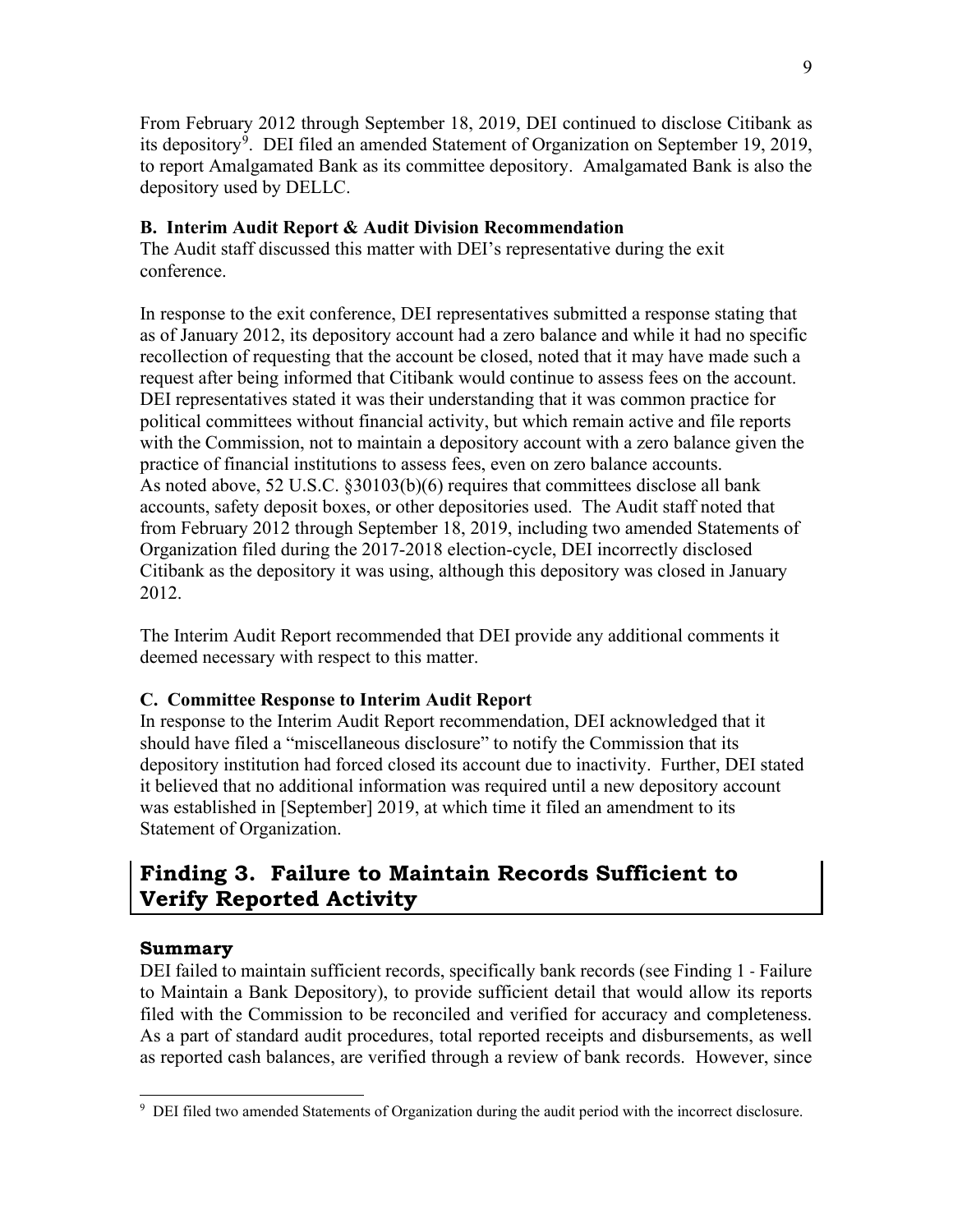DEI did not maintain its own depository and its activity was processed with other DELLC clients, reported receipts totaling \$6,207,589 and reported disbursements totaling \$6,206,051, could not be verified for accuracy and completeness. In response to the Interim Audit Report recommendation, DEI stated that it "objects to this finding and characterization that it failed to maintain sufficient records to verify reported activity." By filing the amendments described in Finding 1, DEI believes that this finding is "moot and that sufficient records have been provided by DELLC to verify the conduit activity."

### **Legal Standard**

**Contents of Reports.** Each political committee required to file any report or statement shall maintain all records as follows:

- Maintain records, including bank records, with respect to the matters required to be reported, including vouchers, worksheets, receipts, bills and accounts, which shall provide in sufficient detail the necessary information and data from which the filed reports may be verified, explained, clarified and checked for accuracy and completeness;
- Preserve a copy of each report or statement required to be filed under 11 CFR parts 102 and 104, and all records relevant to such reports or statements; and
- Keep all reports required to be preserved under this section available for audit, inspection or examination by the Commission or its authorized representative(s) for a period of not less than 3 years after the report or statement is filed. 11 CFR  $§104.14(b)(1), (2)$  and (3).

### **Facts and Analysis**

#### **A. Facts**

The Audit staff could not verify the reported receipts and disbursements totaling \$6,207,589 and \$6,206,051, respectively, for accuracy and completeness, due to DEI's failure to maintain sufficient records, specifically bank records.<sup>10</sup> Although DEI maintained an accounting of receipts and disbursements processed by DELLC, the Audit staff notes the regulations go beyond simple documentation requirements and specifically require that committee records provide information sufficient to verify, explain and check for accuracy and completeness of reports, in addition to the requirement to use a campaign depository as cited above. Use of a campaign depository ensures a clear financial trail of records linking receipts and disbursements to a third-party financial institution and provides a complete and verifiable disclosure history for audit purposes.

### **B. Interim Audit Report & Audit Division Recommendation**

The Audit staff discussed the recordkeeping issue with the DEI representative during the exit conference. The DEI representative noted that DEI's practice of using the DELLC bank account predated the audit period and offered to provide further detailed information related to the reported transfers to candidates. However, DEI's representative stated that DEI would not be able to provide further information regarding receipts.

<span id="page-15-0"></span><sup>&</sup>lt;sup>10</sup> See Limitations, p. 1.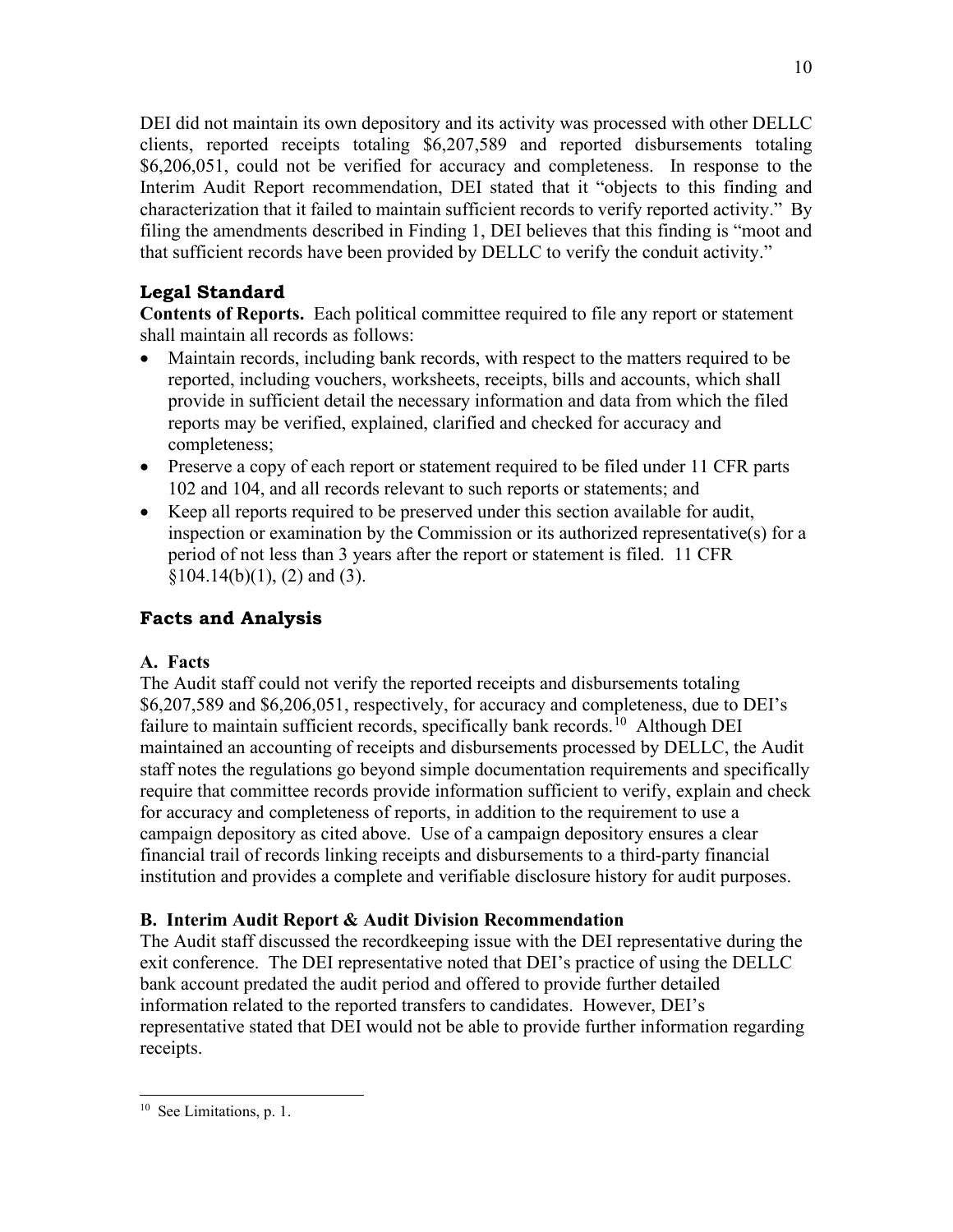In response to the exit conference, DEI representatives provided the Audit staff with additional disbursement data files from DELLC. The data files contained information regarding the gross disbursement amounts paid to candidates and the portion of the disbursements attributed to DEI, as DEI's activity was often a subset of gross amounts paid to candidates/committees. The Audit staff was able to trace gross DEI transfer amounts and gross DEI check amounts on the DELLC bank statements. However, the Audit staff was not able to verify that the data files contained the entire population of DEI records since its activity was processed with other DELLC clients on the bank statements.

The Interim Audit Report recommended that DEI provide any additional comments it deemed necessary with respect to this matter.

#### **C. Committee Response to Interim Audit Report**

In response to the Interim Audit Report recommendation, DEI stated that it "objects to this finding and characterization that it failed to maintain sufficient records to verify reported activity." By filing the amendments described in Finding 1, DEI believes that this finding is "moot and that sufficient records have been provided by DELLC to verify the conduit activity."

The Audit staff notes that DEI provided no additional documentation to verify the conduit activity. As noted in Finding 1, DEI filed amendments to change the characterization of its activity from deposited earmarked contributions (non-memo entries) to earmarked contributions forwarded directly to recipients without first being deposited (memo entries). The Audit staff reviewed these amendments and noted that, in addition to changing the entries from non-memo entries to memo entries, the amended reports also reflect the following changes:

• DEI reduced the total receipt and disbursement activity reported by \$107,049 and \$584,339, respectively.

| $2017 - 2018$                                                         | <b>Amendments</b><br>filed March 23,<br>2021 | <b>Audited Reports</b> | <b>Difference</b>              |
|-----------------------------------------------------------------------|----------------------------------------------|------------------------|--------------------------------|
| Contributions from<br>Individuals<br>Schedule A, Line $11(a)$         | \$6,006,306                                  | \$5,922,872            | \$83,434<br>Increase           |
| Offsets to Operating<br>Expenditures (Refunds)<br>Schedule A, Line 15 | \$0.00                                       | \$284,717              | $(\$284,717)$<br>Decrease      |
| Refunds of Federal<br>Contributions<br>Schedule A, Line 16            | \$94,234                                     | \$0.00                 | \$94,234<br>Increase           |
| <b>Net Decrease in Total</b><br><b>Reported Receipts</b>              |                                              |                        | (\$107,049)<br><b>Decrease</b> |

The decrease in total reported receipts was due to the following:

The decrease in total reported disbursements was due to the following: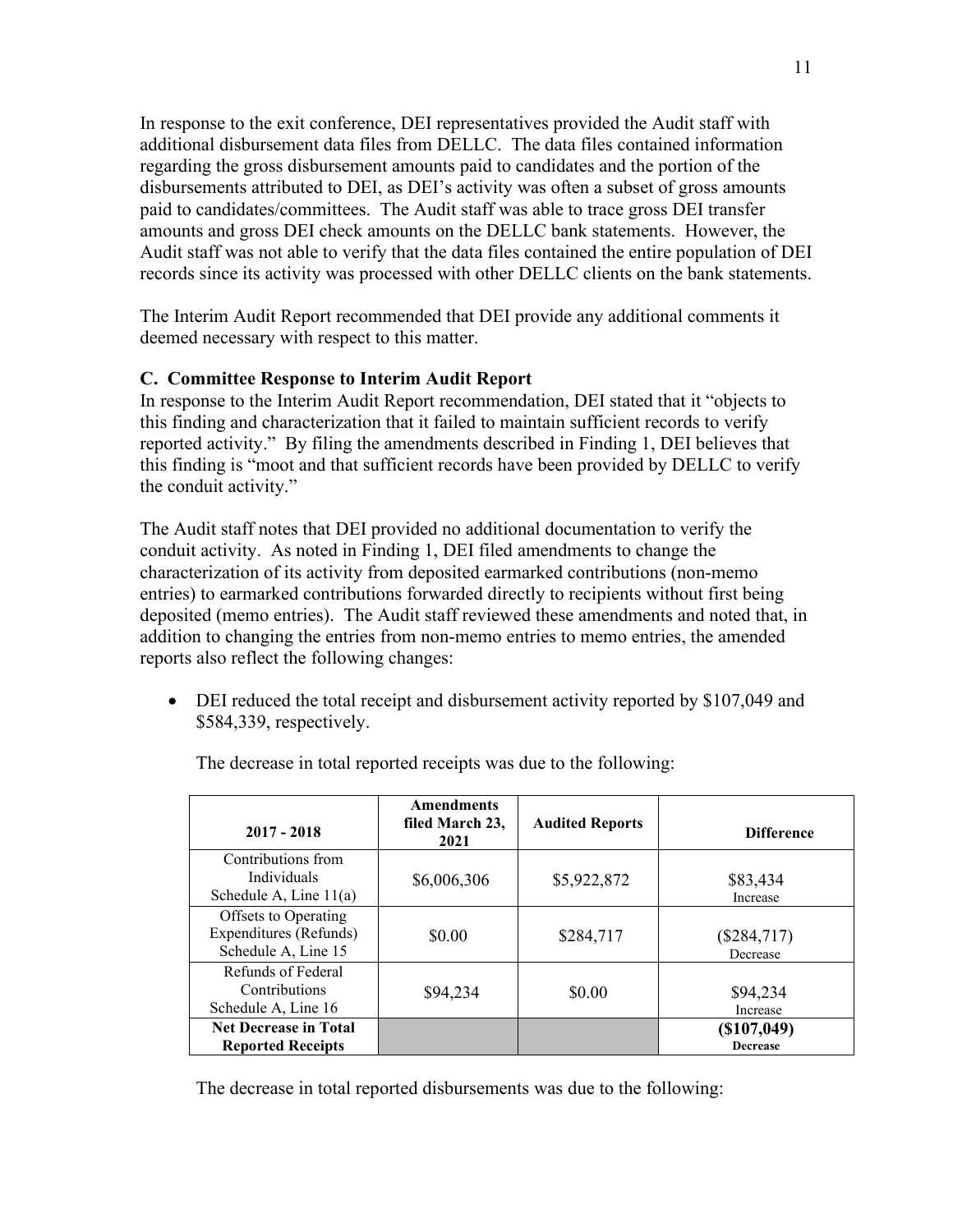| $2017 - 2018$                  | <b>Amendments filed</b><br><b>March 23, 2021</b> | <b>Audited Reports</b> | <b>Difference</b> |
|--------------------------------|--------------------------------------------------|------------------------|-------------------|
| <b>Operating Expenditures</b>  | \$0.00                                           | \$284,717              | $(\$284,717)$     |
| Schedule B, Line 21(b)         |                                                  |                        | Decrease          |
| Contributions to Federal       |                                                  |                        |                   |
| Candidates                     | \$5,535,578                                      | \$5,921,334            | $(\$385,756)$     |
| Schedule B, Line 23            |                                                  |                        | Decrease          |
| Refunds of Contribution s to   |                                                  |                        |                   |
| Individuals/Persons other than | \$86,134                                         | \$0.00                 | \$86,134          |
| <b>Political Committees</b>    |                                                  |                        | Increase          |
| Schedule B, Line $28(a)$       |                                                  |                        |                   |
| <b>Net Decrease in Total</b>   |                                                  |                        | \$584,339         |
| <b>Reported Disbursements</b>  |                                                  |                        |                   |

DEI did not provide an explanation for the change in disclosure amounts.

• Prior to the audit, DEI reported earmarked contributions from individuals received and forwarded totaling \$5,922,872 and \$5,921,334, respectively, a difference of \$1,538 (\$5,922,872 less \$5,921,334). The amended reports now reflect, via memo entries, that the earmarked contributions from individuals received and forwarded were  $$6,006,306$  and  $$5,535,578$ <sup>11</sup>, respectively, a difference of \$470,728 (\$6,006,306 less \$5,535,578). DEI did not provide an explanation for the change in disclosure amounts.

Since DEI's financial activity was processed through the depository of DELLC and combined with DELLC's other activity<sup>[12](#page-17-1)</sup>, the Audit staff could not verify the total original reported receipts and disbursements totaling \$6,207,589 and \$6,206,051, respectively. In addition, the Audit staff was also unable to verify the total reported amounts of the receipt and disbursement memo entries totaling \$6,100,540 and \$5,621,712, respectively, that DEI disclosed in the amended reports filed in response to the Interim Audit Report. The Audit staff maintains that DEI failed to maintain records, including bank records, to provide sufficient detail that would allow its reports filed with the Commission to be reconciled and verified for accuracy and completeness.

<span id="page-17-0"></span><sup>&</sup>lt;sup>11</sup> Recipient committees disclosed on FEC reports approximately \$4.5 million from DEI as the conduit committee, per the Data Disclosure database. Without DEI bank records, the Audit staff is not able to determine if the material discrepancy is DEI's error.<br><sup>12</sup> DELLC had bank receipt and disbursement activity of approximately \$71 million and \$68 million,

<span id="page-17-1"></span>respectively.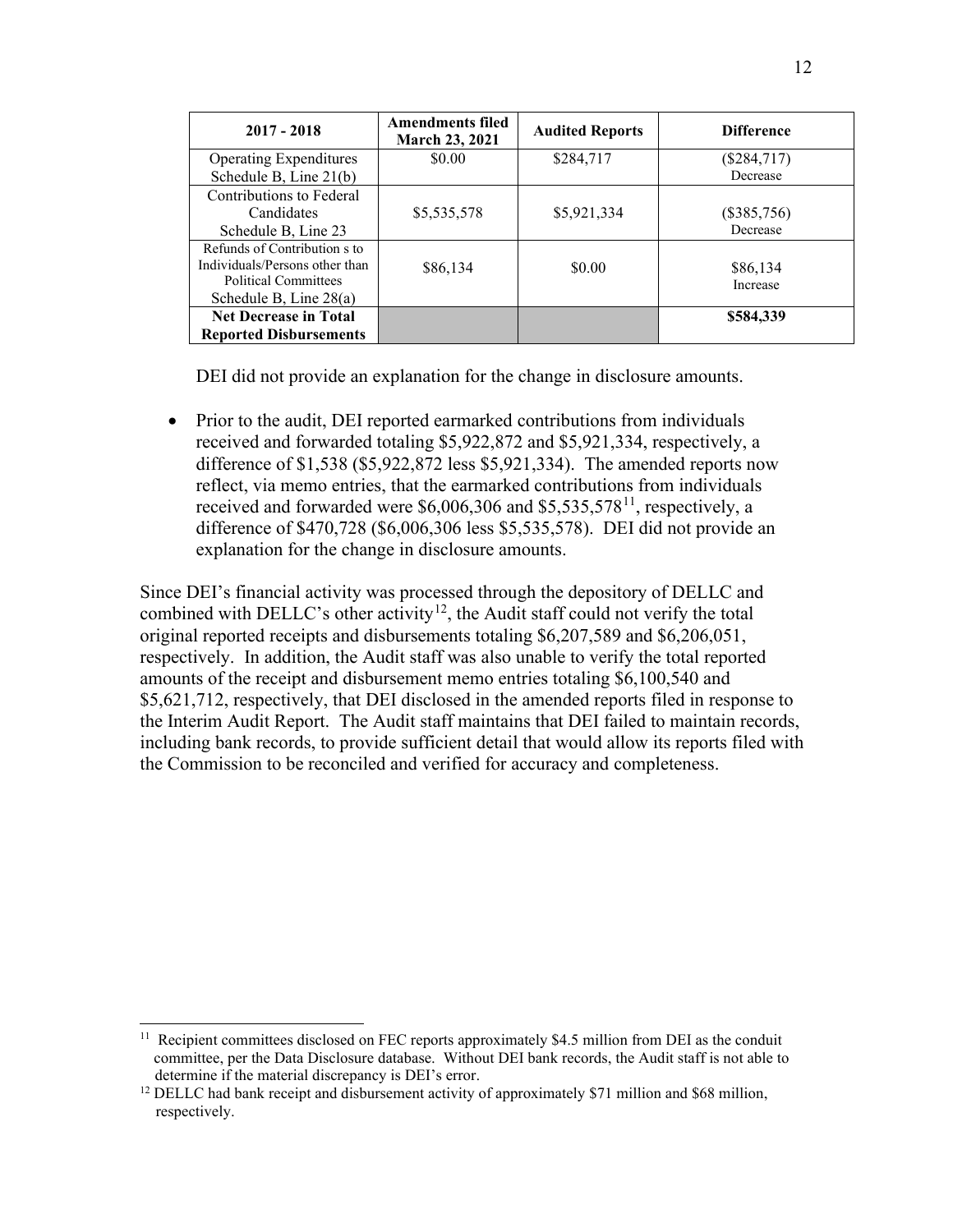

WASHINGTON, D.C. 20463

January 3, 2022

### **MEMORANDUM**

| TO:             | Patricia C. Orrock<br>Chief Compliance Officer                                                                          |
|-----------------|-------------------------------------------------------------------------------------------------------------------------|
|                 | Dayna C. Brown<br><b>Assistant Staff Director</b><br><b>Audit Division</b>                                              |
| FROM:           | Neven F. Stipanovic $\mathscr{N} \mathscr{F} \mathscr{S}$<br><b>Associate General Counsel</b><br><b>Policy Division</b> |
|                 | Margaret J. Forman MJF<br>Attorney<br>Compliance Advice                                                                 |
| <b>SUBJECT:</b> | Audit Division Recommendation Memorandum on Democracy Engine,<br>Inc., PAC (LRA 1110)                                   |

 The Office of the General Counsel has reviewed the Draft Final Audit Report ("DFAR") and Audit Division Recommendation Memorandum ("ADRM") on Democracy Engine, Inc., PAC ("DEI"), the Audit Hearing of DEI, including supplementary information provided,<sup>1</sup> and DEI's response to the DFAR. The DFAR and ADRM contain three findings: Failure to Maintain a Bank Depository (Finding 1), Inaccurate Disclosure of Statement of Organization (Finding 2), and Recordkeeping for Receipts and Disbursements (Finding 3). We concur with the findings, and comment on Findings 1 and 3. If you have any questions, please contact Margaret J. Forman, the attorney assigned to this audit.

<sup>1</sup> Procedural Rules for Audit Hearings, 74 Fed. Reg. 33,140, 33,142 (Jul. 10, 2009) *as corrected in* 74 Fed. Reg. 39535 (August 7, 2009)*.*